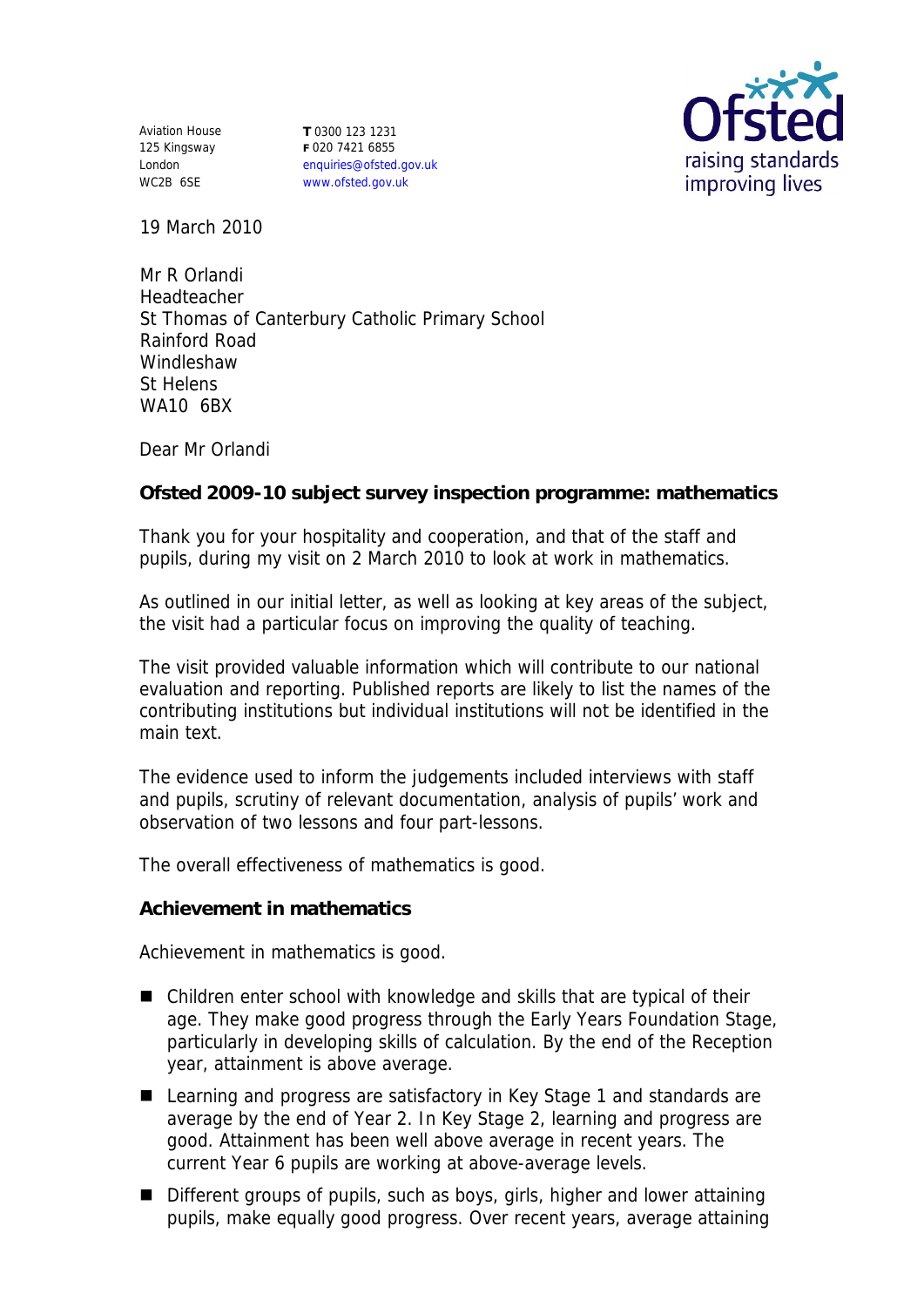pupils have made the best progress, largely because additional catch-up lessons have ensured that almost all pupils achieve the class targets.

- **Pupils' mathematical understanding and their capacity to solve problems** develop effectively alongside their knowledge and skills. Weaknesses in data-handling are now being remedied through cross-curricular topics.
- Most pupils enjoy mathematics. Behaviour is exemplary in lessons. Pupils listen attentively, show maturity in working in pairs and persevere to overcome a challenge.

**Quality of teaching of mathematics**

The quality of teaching of mathematics is good.

- Teachers provide a good level of challenge, although there are occasions when more able pupils have to complete easier examples, unnecessarily, before progressing to the more demanding tasks.
- Pupils' understanding is enhanced through practical experiences and teachers' use of interactive whiteboards, which help pupils to visualise and grasp difficult mathematical ideas, such as inverse operations.
- Teachers' probing questioning encourages pupils to think deeply and misconceptions are often nipped in the bud during the excellent paired discussion sessions.
- Teachers sometimes rely on a show of hands to gauge pupils' understanding when the whole class is taught together. Techniques to check that all pupils understand, such as asking all pupils to hold up their answers written on mini-whiteboards, are not used sufficiently.
- The marking of pupils' work is particularly good in Key Stage 2, where teachers unravel any misunderstanding and provide pointers for improvement. Pupils are given targets to aim for and are beginning to assess their own understanding using traffic-light colours.

**Quality of the mathematics curriculum**

The quality of the mathematics curriculum is good.

- The school has implemented the renewed framework successfully to ensure that pupils build on previous learning, develop secure calculation skills and learn how to solve mathematical problems in real contexts.
- The impact of the curriculum is carefully evaluated to maximise pupils' conceptual understanding. For example, marking of pupils' work and analysing assessments often determine the next series of lessons.
- Within the Early Years Foundation Stage, mathematical experiences are imaginatively woven into all areas of learning, particularly indoors. Additional short, intensive teaching sessions, enable children to develop confidence and competence in reasoning and handling numbers.
- Pupils' mathematical development is enhanced through information and communication technology (ICT), such as personalised programmes that assess understanding and provide further activities at just the right level.